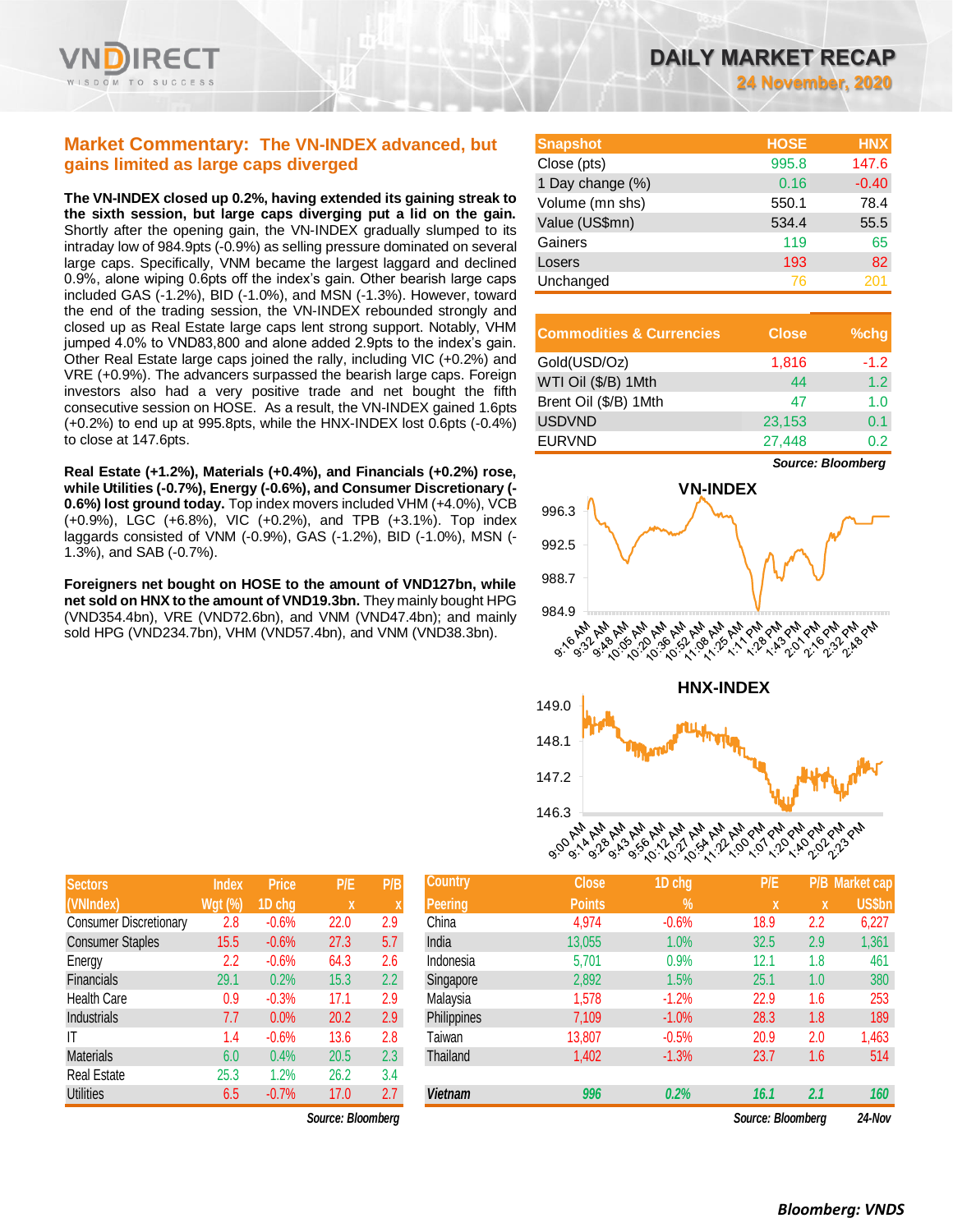

# **Market News**

### **Oil highest since March on vaccine progress, Biden transition**

Oil traded at its highest level since March as markets broadly rallied on the start of the U.S. presidential transition process and with the demand outlook strengthening after a string of positive vaccine breakthroughs. Brent futures rose as much as 1.4% in London, accompanied by a sharp rally in the shape of the futures curve as physical markets in Asia showed signs of strength. The triggering of a formal transition process to U.S. President-elect Joe Biden buoyed stock markets and pushed down the dollar on Tuesday. With coronavirus vaccines appearing more likely in recent weeks and crude demand in Asia soaring, the gains in the shape of the oil futures curve have been even more stellar than the almost 24% rise in Brent prices so far this month. The international benchmark's nearest contract moved to a premium to the next month on Monday for the first time since July -- a bullish structure known as backwardation that indicates tight supply. *(Bloomberg)*

### **HCMC hopes to attract investment by allocating more lands in IPs, EPZs for infrastructure**

HCM City authorities plan to offer competitive land rents and other incentives at industrial parks (IPs) and export processing zones (EPZs), and earmark more lands for building infrastructure to attract investment. Hua Quoc Hung, head of the HCM City Export Processing and Industrial Zones Authority (HEPZA), said the city would switch to newer models of IPs and EPZs to attract investment, ensuring it has appropriate incentives during the transition process. There are 17 IPs and EPZs in the city, and they have an occupation rate of 68%, according to Hung. Only 120ha is available to investors in 2021 compared to 500-600ha a year in the last five years. The city has sought the Government's approval for a 380ha IP in Binh Chanh District, a specialised one prioritising innovative start-ups and producers and distributors in new industries. The city is expected to have 23 EPZs and IZs with a total of 5,797.62ha in future. In future HCM City would have to compete with other provinces, and so its industrial parks would need to improve their efficiency, he added. More than US\$591m were invested in the city's EPZs and IPs in 10M20, a yoy increase of 7.2%, according to HEPZA. Foreign investment accounted for US\$270m, a 19.1% decline. Some 89.4% of fresh foreign investment, or US\$81.2m, was in the services sector, and it was followed by machinery, electronics, plastics, and rubber. Domestic investment increased by 47.6%. There were 46 new projects with a capital of VND5.8tr (US\$251m). Hung attributed the decline in FDI to the impacts of the Covid-19 pandemic and the restrictions on travel. The new investments went mainly into building factories and warehouses for rent, he said. Many investors had expressed interest in investing in warehouses and high-rise factories, he added. The city expects to receive a wave of investments post-pandemic when US, European and Japanese investors move their production lines to Vietnam. Last year it had attracted US\$8.3bn worth of foreign investment. *(Vietnamnet.vn)*

# **Coverage Universe Update**

### **Airport Corp of Vietnam (ACV) – Update – ADD (+20.2%)**

### **LTIA phase 1 to catalyse revenue in FY26F**

### **3Q20 results were lower than our expectation**

Airport Corporation of Vietnam's (ACV) revenue fell 68% yoy in 3Q20 following a 21.3% yoy decline in total pax throughput. International flights were still frozen while domestic travel's recovery was disrupted by the 2nd wave of Covid-19 in Jul-Aug 20. Thus, domestic pax throughput declined 31.6% yoy in 3Q20. NP fell 93.6% yoy to VND141bn in 3Q20, compared with a net loss of VND394bn in 2Q20. Net profit fell 76.8% yoy to VND1,369bn in 9M20, below at 56.4% of our full-year forecast.

### **LTIA officially put on the table**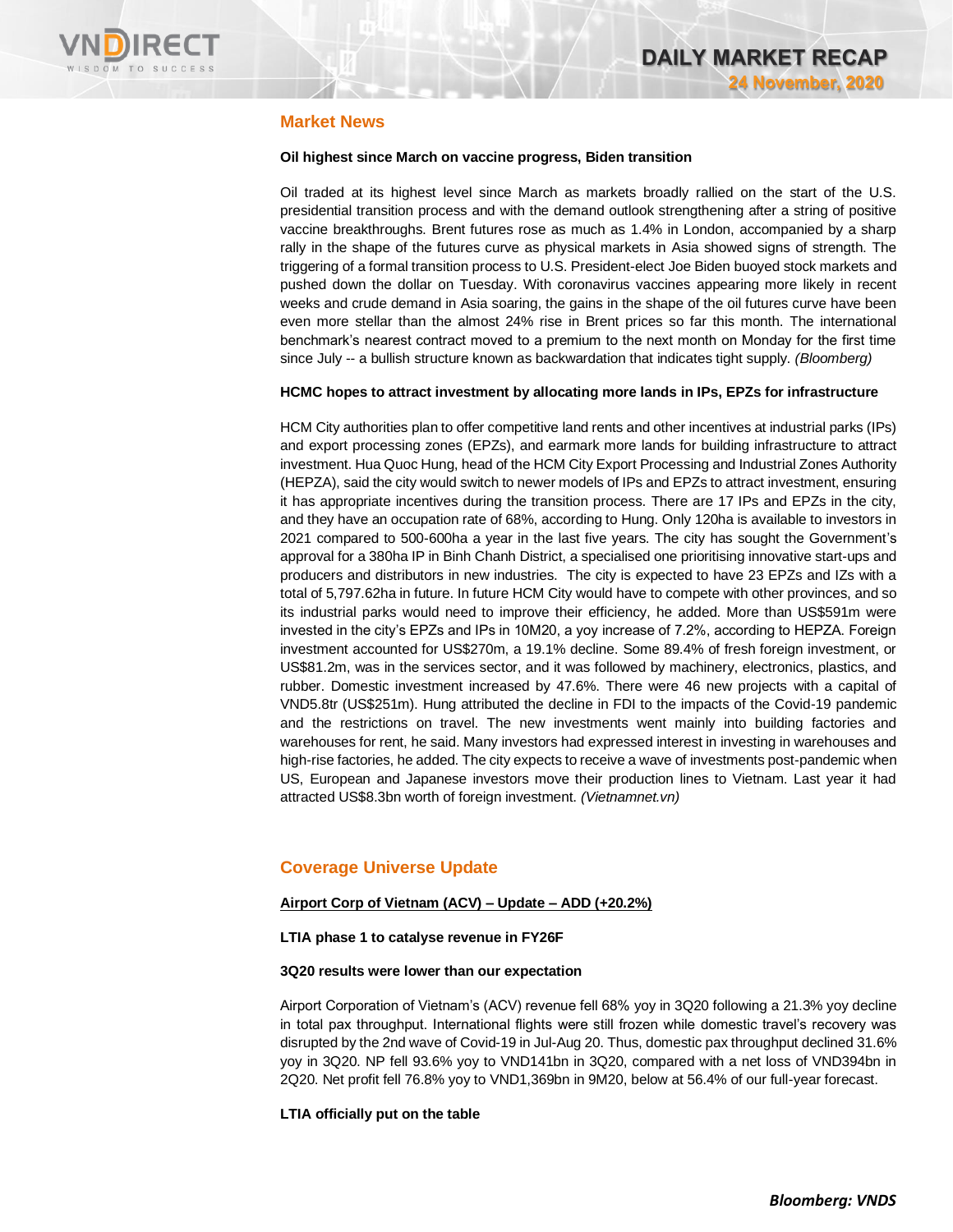

In Nov 2020, the Prime Minister assigned ACV as the main developer of Long Thanh International Airport phase 1. This US\$15bn international airport is a mega project, with total capacity of 100m pax throughput and 5m tonnes cargo per annum. Phase 1 of the project can serve 25m pax throughput and 1.2m tonnes cargo per annum. The investment cost of phase 1 was estimated by ACV at about US\$4.3bn (VND99,000bn). ACV expects to start construction of phase 1 in Dec 20 and complete it in FY25F. Our forecasts now include the impact of LTIA in terms of capex and revenue prospects.

**DAILY MARKET RECAP** 

**24 November, 2020**

### **Entering a peak capex cycle**

ACV plans to fund LTIA phase 1 with US\$1.5bn internally-generated funds and US\$2.7bn of debt. Thus, we expect interest income to drop significantly to -44.3% CAGR in FY20-25F, which will hurt bottom line (interest income contributed 16%/17%/79% to FY18/19/20F's pretax profit). We estimate ACV to raise about VND60,000bn via bank borrowings or bond issuance. This would increase the D/E ratio from 0.4x in FY20F to 1.3x in FY25F.

### **Reiterate Add with a higher DCF-based TP of VND88,200**

We cut FY20-22F EPS forecasts by 9.0-22.8% to reflect lower traffic assumptions and lower net financial income. We lift our DCF-based TP to VND88,200 due to 1) lower total EBITDA of FY21- FY30F to factor in mid-term cash burn period, 2) WACC decreased from 12.56% to 8.9% to reflect higher debt/equity, and 3) increased LT growth rate from 4% to 4.5% to represent better growth potential after FY30F due to LTIA. Downside risks include 1) a longer-than-expected Covid-19 pandemic, 2) slower-than-expected construction of LTIA. Re-rating catalyst is faster than expected Covid-19 vaccine development and distribution.

*Read the full report[: HERE](https://nhanha-public-api.vndirect.com.vn/click/OGE0ODlmZDA3NTYyMzU3MDAxNzU2MmUzNWNiMzEyMTE=/ZTZkZjE2NTAzYmZjNDE4ZjkzY2QyYjEwZTFmZDMwYTU=/e6df16503bfc418f93cd2b10e1fd30a5-ACV_Update_20201123.pdf/cmVzZWFyY2hAdm5kaXJlY3QuY29tLnZu/MjQ2Mzg=)*

# **Notable Corporate Events**

**Phu Nhuan Jewelry JSC (PNJ VN, HOSE) - Business results:** PNJ's 10M20 net revenue edged up 0.7% yoy to VND13,495bn, while its after-tax profit plunged 13% yoy to VND817bn. The results meant the 10M20 revenue has fulfilled 93.2% the company's annual target, while bottom line came in at 98.1% of the full-year plan. *(Ndh.vn)*

*<to be continued>*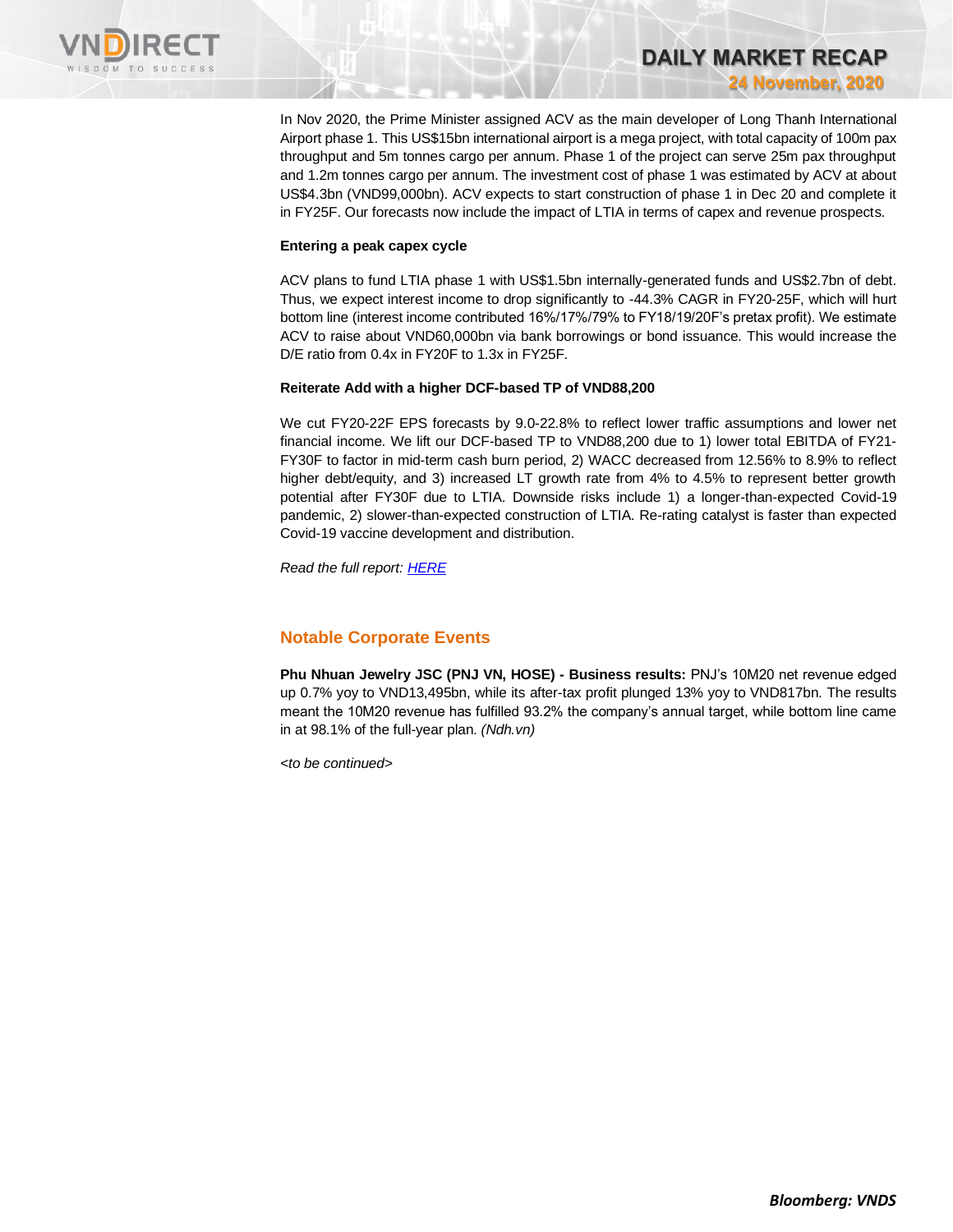

# **COVERAGE SUMMARY**

|                 |                    | <b>Adjusted target</b> |                       |               |                |                      |
|-----------------|--------------------|------------------------|-----------------------|---------------|----------------|----------------------|
| <b>Ticker</b>   | <b>Close price</b> |                        | <b>Dividend yield</b> | <b>Upside</b> | Recommendation | <b>Latest report</b> |
|                 |                    | price                  |                       |               |                |                      |
| PC <sub>1</sub> | 26,500             | 17,200                 | 0.0%                  | $-35.1%$      | REDUCE         | Link                 |
|                 |                    |                        |                       |               |                |                      |
| <b>LPB</b>      | 12,100             | 13,100                 | 0.0%                  | 8.3%          | <b>HOLD</b>    | Link                 |
|                 |                    |                        |                       |               |                |                      |
| NLG             | 28,400             | 39,600                 | 1.9%                  | 41.3%         | ADD            | Link                 |
| <b>ACV</b>      | 74,100             | 88,200                 | 1.2%                  | 20.2%         | <b>ADD</b>     | Link                 |
|                 |                    |                        |                       |               |                |                      |
| <b>DPM</b>      | 17,700             | 17,100                 | 5.4%                  | 2.0%          | <b>HOLD</b>    | Link                 |
| QNS             | 34,900             | 44,300                 | 1.3%                  | 28.3%         | ADD            | Link                 |
|                 |                    |                        |                       |               |                |                      |
| <b>LTG</b>      | 24,900             | 27,300                 | 6.1%                  | 15.8%         | ADD            | Link                 |
|                 |                    |                        |                       |               |                |                      |
| VCB             | 92,400             | 89,200                 | 0.8%                  | $-2.7%$       | <b>HOLD</b>    | Link                 |
| MBB             | 19,350             | 22,900                 | 3.0%                  | 21.4%         | ADD            | Link                 |
|                 |                    |                        |                       |               |                |                      |
| <b>VPB</b>      | 25,650             | 25,000                 | 0.0%                  | $-2.5%$       | <b>HOLD</b>    | Link                 |
| <b>TCM</b>      | 35,050             | 26,400                 | 1.4%                  | $-23.3%$      | <b>REDUCE</b>  | Link                 |
|                 |                    |                        |                       |               |                |                      |
| <b>HPG</b>      | 37,500             | 40,500                 | 1.3%                  | 9.3%          | <b>HOLD</b>    | Link                 |
|                 |                    |                        |                       |               |                |                      |
| <b>PVT</b>      | 14,900             | 14,400                 | 1.8%                  | $-1.6%$       | <b>HOLD</b>    | Link                 |
| <b>STK</b>      | 20,500             | 22,400                 | 5.3%                  | 14.6%         | <b>HOLD</b>    | Link                 |
|                 |                    |                        |                       |               |                |                      |
| <b>PNJ</b>      | 75,900             | 78,800                 | 1.1%                  | 4.9%          | <b>HOLD</b>    | Link                 |
| <b>KDH</b>      | 26,150             | 29,100                 | 1.9%                  | 13.1%         | <b>HOLD</b>    | Link                 |
|                 |                    |                        |                       |               |                |                      |
| <b>DCM</b>      | 12,350             | 9,900                  | 4.5%                  | $-15.3%$      | <b>REDUCE</b>  | Link                 |
|                 |                    |                        |                       |               |                |                      |
| ACB             | 27,300             | 28,200                 | 0.0%                  | 3.3%          | HOLD           | Link                 |
| GAS             | 82,500             | 70,000                 | 4.9%                  | $-10.3%$      | <b>REDUCE</b>  | <b>Link</b>          |
|                 |                    |                        |                       |               |                |                      |
| <b>PVS</b>      | 14,900             | 15,900                 | 4.3%                  | 11.0%         | <b>HOLD</b>    | Link                 |
| <b>PVD</b>      | 13,000             | 11,700                 | 0.0%                  | $-10.0%$      | <b>HOLD</b>    | Link                 |
|                 |                    |                        |                       |               |                |                      |
| <b>MSH</b>      | 38,100             | 51,600                 | 11.1%                 | 46.5%         | ADD            | Link                 |
|                 |                    |                        |                       |               |                |                      |
| <b>MWG</b>      | 112,000            | 151,200                | 1.3%                  | 36.3%         | ADD            | Link                 |
| <b>POW</b>      | 9,900              | 12,200                 | 0.0%                  | 23.2%         | ADD            | Link                 |
|                 |                    |                        |                       |               |                |                      |
| <b>TCB</b>      | 23,650             | 29,300                 | 0.0%                  | 23.9%         | ADD            | Link                 |
| ${\sf PPC}$     | 23,050             | 27,400                 | 9.5%                  |               | ADD            |                      |
|                 |                    |                        |                       | 28.3%         |                | Link                 |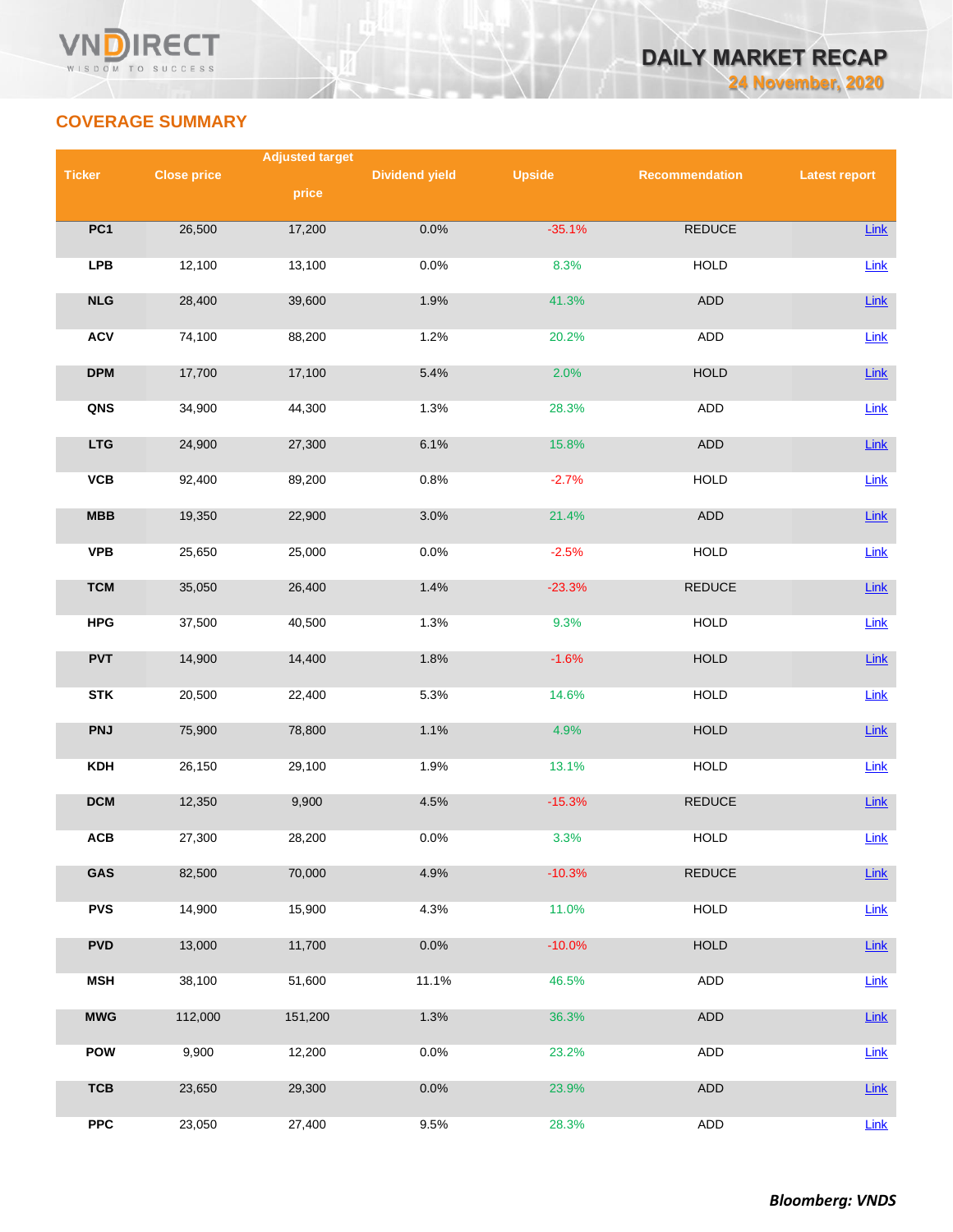

# **DAILY MARKET RECAP**

**24 November, 2020**

|                         |                    | <b>Adjusted target</b> |                       |               |                |                      |
|-------------------------|--------------------|------------------------|-----------------------|---------------|----------------|----------------------|
| <b>Ticker</b>           | <b>Close price</b> |                        | <b>Dividend yield</b> | <b>Upside</b> | Recommendation | <b>Latest report</b> |
|                         |                    | price                  |                       |               |                |                      |
|                         |                    |                        |                       |               |                |                      |
| VIB                     | 27,950             | 35,000                 | 0.0%                  | 25.2%         | <b>ADD</b>     | <b>Link</b>          |
|                         |                    |                        |                       |               |                |                      |
| <b>KBC</b>              | 14,900             | 15,700                 | 0.0%                  | 5.4%          | <b>HOLD</b>    | Link                 |
|                         |                    |                        |                       |               |                |                      |
| <b>VNM</b>              | 109,600            | 119,000                | 3.4%                  | 12.0%         | <b>HOLD</b>    | Link                 |
|                         |                    |                        |                       |               |                |                      |
| <b>VHM</b>              | 83,800             | 104,300                | 1.3%                  | 25.8%         | ADD            | Link                 |
|                         |                    |                        |                       |               |                |                      |
| <b>VJC</b>              | 118,000            | 117,800                | 0.0%                  | $-0.2%$       | <b>HOLD</b>    | <b>Link</b>          |
|                         |                    |                        |                       |               |                |                      |
| <b>VHC</b>              | 45,600             | 51,800                 | 4.3%                  | 17.9%         | ADD            | Link                 |
| <b>VRE</b>              | 27,950             | 38,000                 | 5.2%                  | 41.2%         | ADD            | Link                 |
|                         |                    |                        |                       |               |                |                      |
| <b>GMD</b>              | 27,500             | 25,400                 | 3.5%                  | $-4.2%$       | <b>HOLD</b>    | Link                 |
|                         |                    |                        |                       |               |                |                      |
| $\overline{\text{DBC}}$ | 43,250             | 52,300                 | 3.5%                  | 24.4%         | <b>ADD</b>     | Link                 |
|                         |                    |                        |                       |               |                |                      |
| <b>FPT</b>              | 55,600             | 67,800                 | 3.6%                  | 25.5%         | <b>ADD</b>     | Link                 |
|                         |                    |                        |                       |               |                |                      |
| <b>MML</b>              | 45,400             | 73,700                 | 0.0%                  | 62.3%         | ADD            | Link                 |
|                         |                    |                        |                       |               |                |                      |
| <b>CRE</b>              | 31,700             | 22,000                 | 2.0%                  | $-28.6%$      | <b>REDUCE</b>  | Link                 |
|                         |                    |                        |                       |               |                |                      |
| NT <sub>2</sub>         | 23,250             | 30,100                 | 9.0%                  | 38.5%         | ADD            | Link                 |
|                         |                    |                        |                       |               |                |                      |
| <b>VTP</b>              | 113,000            | 130,700                | 1.2%                  | 16.9%         | ADD            | <b>Link</b>          |
|                         |                    |                        |                       |               |                |                      |
| <b>SCS</b>              | 125,500            | 144,500                | 3.9%                  | 19.1%         | ADD            | Link                 |
|                         |                    |                        |                       |               |                |                      |
| <b>HDG</b>              | 27,100             | 29,600                 | 3.4%                  | 12.6%         | <b>HOLD</b>    | Link                 |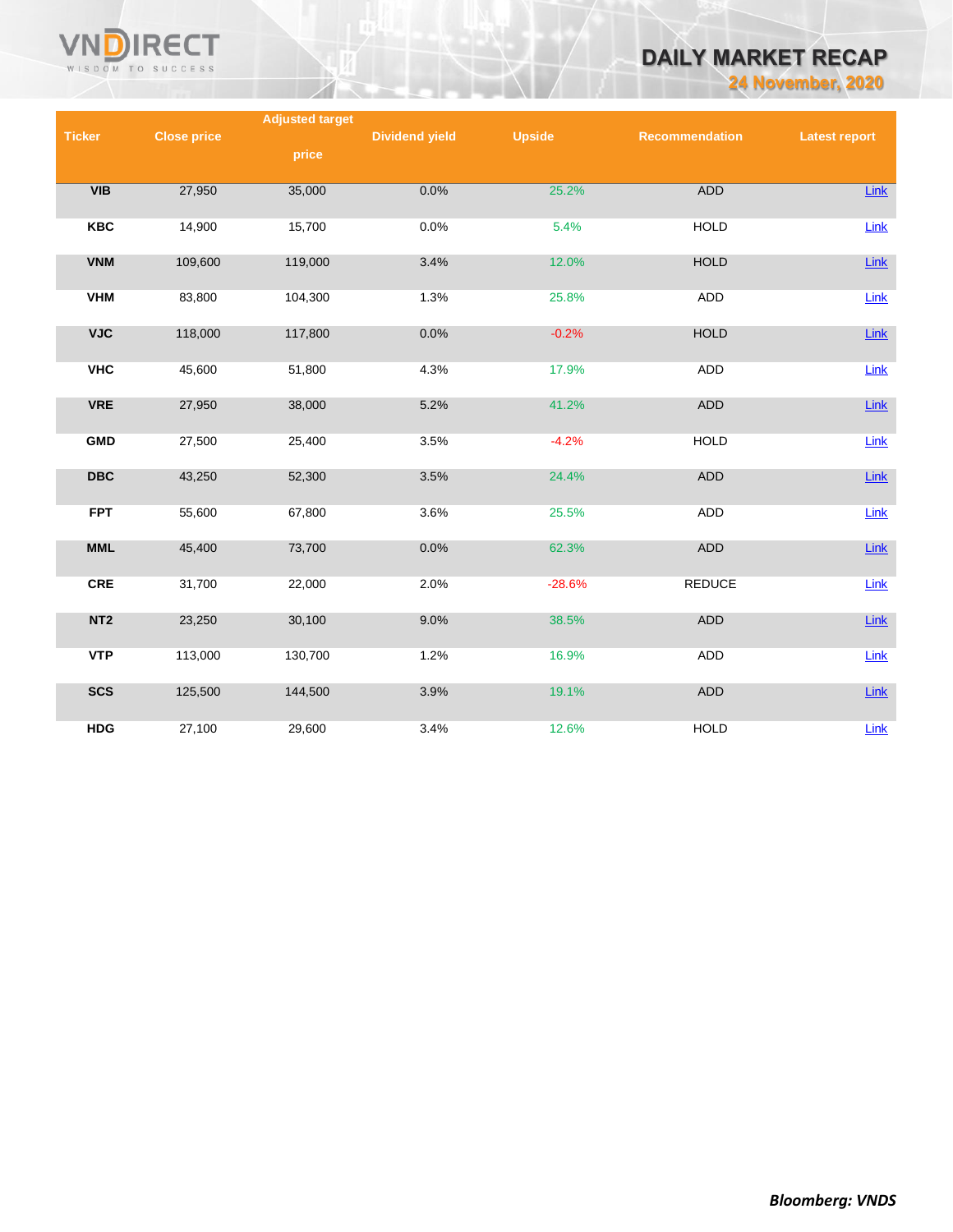# **MARKET MOVEMENTS**

WISDOM TO SUCCESS

ECT

|                    | <b>HOSE</b>  |       |      |         |              |  |  |  |
|--------------------|--------------|-------|------|---------|--------------|--|--|--|
| <b>Top gainers</b> |              |       |      |         | <b>VND</b>   |  |  |  |
| <b>Ticker</b>      | Last         | Chg   | %chg | Vol.    | <b>Index</b> |  |  |  |
|                    | <b>Price</b> |       |      |         | impact       |  |  |  |
| <b>ICT</b>         | 21,400       | 1,400 | 7.00 | 337,750 | 0.012        |  |  |  |
| <b>CVT</b>         | 42,100       | 2,750 | 6.99 | 1.85MLN | 0.028        |  |  |  |
| <b>HAX</b>         | 18,450       | 1,200 | 6.96 | 1.50MLN | 0.012        |  |  |  |
| <b>SVI</b>         | 81,500       | 5,300 | 6.96 | 320     | 0.019        |  |  |  |
| <b>VIS</b>         | 20,000       | 1,300 | 6.95 | 20,460  | 0.027        |  |  |  |

| <b>Top losers</b> |              |          |         |        | <b>VND</b>   |
|-------------------|--------------|----------|---------|--------|--------------|
| <b>Ticker</b>     | Last         | Chg      | %chg    | Vol.   | <b>Index</b> |
|                   | <b>Price</b> |          |         |        | impact       |
| LAF               | 9.300        | $-700$   | $-7.00$ | 12,520 | $-0.003$     |
| <b>BTT</b>        | 36,000       | $-2,700$ | $-6.98$ | 200    | $-0.010$     |
| <b>SPM</b>        | 12,000       | $-900$   | $-6.98$ | 640    | $-0.003$     |
| <b>TDW</b>        | 25,000       | $-1,850$ | $-6.89$ | 440    | $-0.004$     |
| <b>SFC</b>        | 24,600       | $-1,800$ | $-6.82$ | 70     | $-0.006$     |

|               | <b>Top index movers</b> |       |      |         |              |  |  |
|---------------|-------------------------|-------|------|---------|--------------|--|--|
| <b>Ticker</b> | Last                    | Chg   | %chg | Vol.    | <b>Index</b> |  |  |
|               | <b>Price</b>            |       |      |         | impact       |  |  |
| <b>VHM</b>    | 83,800                  | 3,200 | 3.97 | 5.46MLN | 2.969        |  |  |
| <b>VCB</b>    | 92,400                  | 800   | 0.87 | 996,580 | 0.822        |  |  |
| <b>LGC</b>    | 65,600                  | 4,200 | 6.84 | 40      | 0.224        |  |  |
| <b>VIC</b>    | 104,000                 | 200   | 0.19 | 812,220 | 0.187        |  |  |
| <b>TPB</b>    | 25,300                  | 750   | 3.05 | 5.98MLN | 0.178        |  |  |

| <b>Top index laggers</b> |              |          |         |         |              |  |  |
|--------------------------|--------------|----------|---------|---------|--------------|--|--|
| <b>Ticker</b>            | Last         | Chg      | $%$ chg | Vol.    | <b>Index</b> |  |  |
|                          | <b>Price</b> |          |         |         | impact       |  |  |
| <b>VNM</b>               | 109,600      | $-1,000$ | $-0.90$ | 1.94MLN | $-0.579$     |  |  |
| GAS                      | 82,500       | $-1,000$ | $-1.20$ | 1.82MLN | $-0.530$     |  |  |
| BID                      | 40,700       | $-400$   | $-0.97$ | 1.96MLN | $-0.446$     |  |  |
| <b>MSN</b>               | 82,000       | $-1,100$ | $-1.32$ | 679,550 | $-0.358$     |  |  |
| <b>SAB</b>               | 189,200      | $-1,300$ | $-0.68$ | 110,210 | $-0.231$     |  |  |

| <b>Top liquidity</b> |              |        |         |         | <b>VND</b>   |
|----------------------|--------------|--------|---------|---------|--------------|
| <b>Ticker</b>        | Last         | Chg    | $%$ chg | Val.    | <b>Index</b> |
|                      | <b>Price</b> |        |         | (VNDbn) | impact       |
| VMD                  | 22,350       | $-150$ | $-0.67$ | 0       | $-0.001$     |
| <b>HNG</b>           | 12,500       | 200    | 1.63    | 49      | 0.061        |
| <b>HQC</b>           | 1,630        | -30    | $-1.81$ | 9       | $-0.004$     |
| <b>SSC</b>           | 49,650       | 150    | 0.30    | 0       | 0.001        |
| VDS                  | 8,200        | 0      | 0.00    | 0       | 0.000        |

|                    |              | <b>HOSE</b> |         |         |            | <b>HNX</b>         |              |       |         |         |            |
|--------------------|--------------|-------------|---------|---------|------------|--------------------|--------------|-------|---------|---------|------------|
| <b>Top gainers</b> |              |             |         |         | <b>VND</b> | <b>Top gainers</b> |              |       |         |         | <b>VND</b> |
| <b>Ticker</b>      | Last         | Chg         | $%$ chg | Vol.    | Index      | Ticker             | Last         | Chg   | $%$ chg | Vol.    | Index      |
|                    | <b>Price</b> |             |         |         | impact     |                    | <b>Price</b> |       |         |         | impact     |
| <b>ICT</b>         | 21,400       | 1,400       | 7.00    | 337,750 | 0.012      | VIG                | 1,100        | 100   | 10.00   | 111,700 | 0.003      |
| <b>CVT</b>         | 42,100       | 2,750       | 6.99    | 1.85MLN | 0.028      | <b>ARM</b>         | 32,400       | 2,900 | 9.83    | 100     | 0.002      |
| <b>HAX</b>         | 18,450       | 1,200       | 6.96    | 1.50MLN | 0.012      | TMX                | 14,700       | 1,300 | 9.70    | 200     | 0.002      |
| <b>SVI</b>         | 81,500       | 5,300       | 6.96    | 320     | 0.019      | <b>ICG</b>         | 6,800        | 600   | 9.68    | 100     | 0.005      |
| <b>VIS</b>         | 20,000       | 1,300       | 6.95    | 20,460  | 0.027      | <b>NSH</b>         | 3,400        | 300   | 9.68    | 289,700 | 0.003      |
|                    |              |             |         |         |            |                    |              |       |         |         |            |

| VND<br><b>Top losers</b> |              |          |         |        |          | <b>Top losers</b> |              |          |         |       | <b>VND</b>   |
|--------------------------|--------------|----------|---------|--------|----------|-------------------|--------------|----------|---------|-------|--------------|
| <b>Ticker</b>            | Last         | Chg      | $%$ chg | Vol.   | Index    | Ticker            | Last         | Chg      | %chg    | Vol.  | <b>Index</b> |
|                          | <b>Price</b> |          |         |        | impact   |                   | <b>Price</b> |          |         |       | impact       |
| LAF                      | 9,300        | $-700$   | $-7.00$ | 12,520 | $-0.003$ | <b>ADC</b>        | 16,300       | $-1,800$ | $-9.94$ | 100   | $-0.002$     |
| <b>BTT</b>               | 36,000       | $-2,700$ | $-6.98$ | 200    | $-0.010$ | SJ <sub>1</sub>   | 17,100       | $-1,800$ | $-9.52$ | 100   | $-0.014$     |
| <b>SPM</b>               | 12,000       | $-900$   | $-6.98$ | 640    | $-0.003$ | V21               | 3,900        | $-400$   | $-9.30$ | 4,500 | $-0.004$     |
| <b>TDW</b>               | 25,000       | $-1,850$ | $-6.89$ | 440    | $-0.004$ | <b>MCC</b>        | 13,500       | $-1,300$ | $-8.78$ | 2,000 | $-0.002$     |
| <b>SFC</b>               | 24,600       | $-1,800$ | $-6.82$ | 70     | $-0.006$ | V21               | 3,900        | $-400$   | $-9.30$ | 4.500 | $-0.004$     |

|               | <b>Top index movers</b> |       |      |         | <b>VND</b> | <b>Top index movers</b> |              |       |      |          | <b>VND</b>   |
|---------------|-------------------------|-------|------|---------|------------|-------------------------|--------------|-------|------|----------|--------------|
| <b>Ticker</b> | Last                    | Chg   | %chg | Vol.    | Index      | Ticker                  | Last         | Chg   | %chg | Vol.     | <b>Index</b> |
|               | <b>Price</b>            |       |      |         | impact     |                         | <b>Price</b> |       |      |          | impact       |
| VHM           | 83,800                  | 3,200 | 3.97 | 5.46MLN | 2.969      | <b>VIX</b>              | 17,500       | 300   | 1.74 | 5.83MLN  | 0.030        |
| <b>VCB</b>    | 92,400                  | 800   | 0.87 | 996,580 | 0.822      | <b>PVS</b>              | 14,900       | 100   | 0.68 | 11.34MLN | 0.024        |
| LGC           | 65,600                  | 4,200 | 6.84 | 40      | 0.224      | VIF                     | 16,800       | 300   | 1.82 | 100      | 0.010        |
| <b>VIC</b>    | 104,000                 | 200   | 0.19 | 812,220 | 0.187      | <b>SEB</b>              | 37,000       | 2,000 | 5.71 | 5.600    | 0.009        |
| TPB           | 25,300                  | 750   | 3.05 | 5.98MLN | 0.178      | TVC                     | 11.400       | 300   | 2.70 | 2.10MLN  | 0.009        |

|            | Top index laggers |          |         |         | <b>VND</b>   | Top index laggers |              |          |         |         |              |
|------------|-------------------|----------|---------|---------|--------------|-------------------|--------------|----------|---------|---------|--------------|
| Ticker     | Last              | Chg      | %chg    | Vol.    | <b>Index</b> | Ticker            | Last         | Chg      | %chg    | Vol.    | <b>Index</b> |
|            | <b>Price</b>      |          |         |         | impact       |                   | <b>Price</b> |          |         |         | impact       |
| <b>VNM</b> | 109,600           | $-1,000$ | $-0.90$ | 1.94MLN | $-0.579$     | <b>SHB</b>        | 16,900       | $-100$   | $-0.59$ | 4.97MLN | $-0.139$     |
| GAS        | 82,500            | $-1,000$ | $-1.20$ | 1.82MLN | $-0.530$     | <b>VCG</b>        | 42,100       | $-700$   | $-1.64$ | 2.21MLN | $-0.138$     |
| <b>BID</b> | 40.700            | $-400$   | $-0.97$ | L96MLN  | $-0.446$     | <b>IDC</b>        | 27,500       | $-1,200$ | $-4.18$ | 1.03MLN | $-0.071$     |
| <b>MSN</b> | 82,000            | $-1.100$ | $-1.32$ | 679,550 | $-0.358$     | <b>HUT</b>        | 2,500        | $-200$   | $-7.41$ | 1.66MLN | $-0.050$     |
| SAB        | 189,200           | $-1,300$ | $-0.68$ | 110,210 | $-0.231$     | <b>NVB</b>        | 8.500        | $-100$   | $-1.16$ | 2.94MLN | $-0.039$     |

|               | <b>VND</b><br><b>Top liquidity</b> |      |         |         |          |            | <b>Top liquidity</b> |        |         |         |              |  |
|---------------|------------------------------------|------|---------|---------|----------|------------|----------------------|--------|---------|---------|--------------|--|
| <b>Ticker</b> | Last                               | Chg  | %chg    | Val.    | Index    | Ticker     | Last                 | Chg    | %chg    | Val.    | <b>Index</b> |  |
|               | <b>Price</b>                       |      |         | (VNDbn) | impact   |            | <b>Price</b>         |        |         | (VNDbn) | impact       |  |
| VMD           | 22,350                             | -150 | $-0.67$ |         | $-0.001$ | PVL        | 1,100                |        | 0.00    |         | 0.000        |  |
| <b>HNG</b>    | 12,500                             | 200  | 1.63    | 49      | 0.061    | <b>ACB</b> | 27,300               |        | 0.00    | 283     | 0.000        |  |
| HQC           | 1,630                              | -30  | $-1.81$ | 9       | $-0.004$ | SGH        | 36,700               |        | 0.00    |         | 0.000        |  |
| <b>SSC</b>    | 49,650                             | 150  | 0.30    | 0       | 0.001    | <b>DZM</b> | 3,200                | $-100$ | $-3.03$ | 0       | 0.000        |  |
| VDS           | 8,200                              |      | 0.00    |         | 0.000    | <b>SHN</b> | 7.500                | $-300$ | $-3.85$ |         | $-0.035$     |  |

*Source: Bloomberg*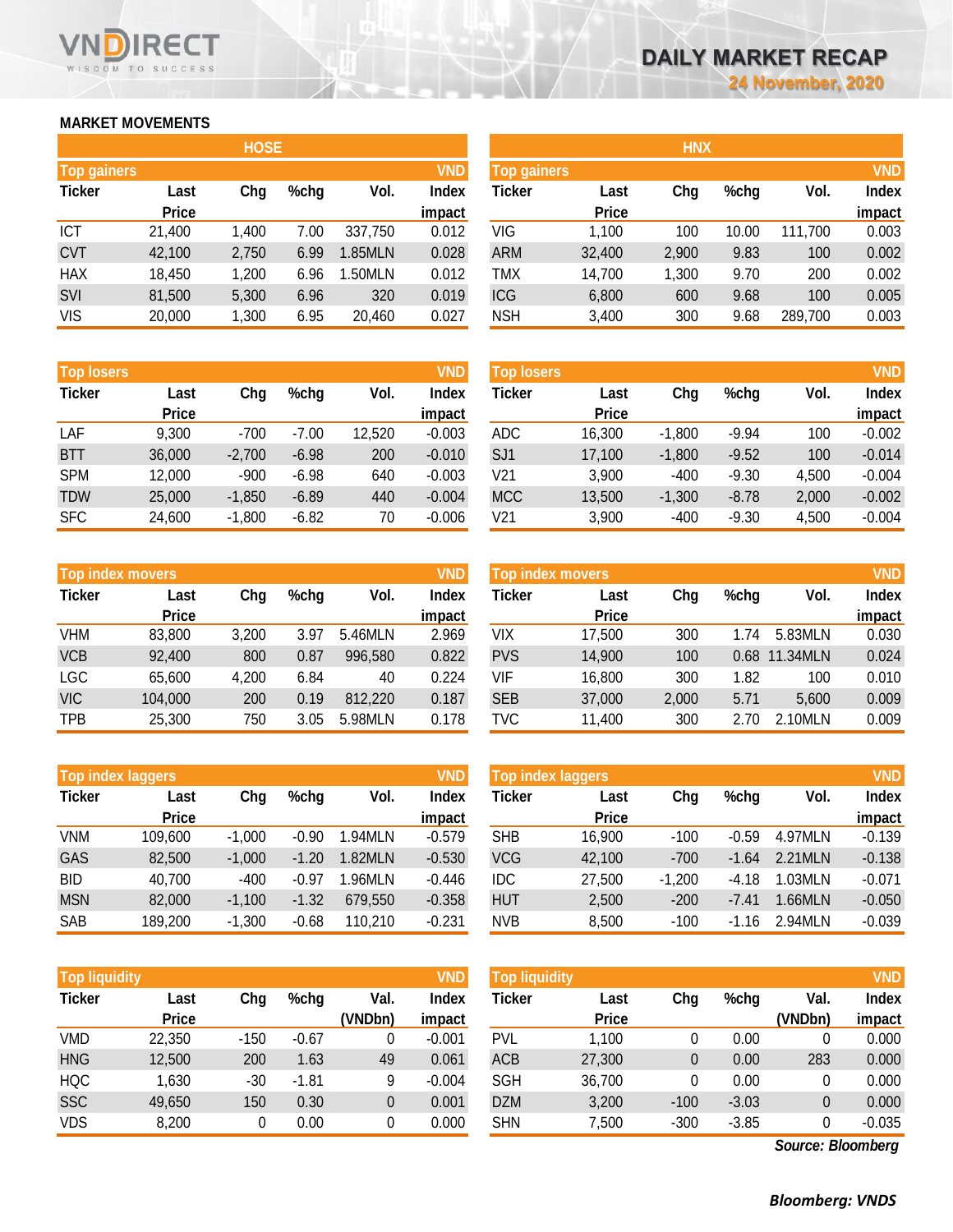

# **FOREIGN ACTIVITIES**

| <b>Volume (Mn'shs)</b> | <b>HOSE</b> | <b>HNX</b> | Value (VND'bn)        | <b>HOSE</b> | <b>HNX</b> |
|------------------------|-------------|------------|-----------------------|-------------|------------|
| <b>BUY</b>             | 29.1        | 0.8        | <b>BUY</b>            | 933.1       | 22.2       |
| % of market            | 5.7%        | 1.1%       | % of market           | 7.7%        | 1.7%       |
| <b>SELL</b>            | 27.9        | 2.8        | <b>SELL</b>           | 806.2       | 41.5       |
| % of market            | 5.5%        | 3.6%       | % of market           | 6.6%        | 3.2%       |
| <b>NET BUY (SELL)</b>  | 1.2         | (2.0)      | <b>NET BUY (SELL)</b> | 127.0       | (19.3)     |

*Source: HSX, HNX*

# **Foreign net buy/sell (30 days) in VND'bn**



| <b>Volume (MIn'shs)</b> | <b>HOSE</b> | <b>HNX</b> | Value (VND'bn)        | <b>HOSE</b> | <b>HNX</b> |
|-------------------------|-------------|------------|-----------------------|-------------|------------|
| <b>BUY</b>              | 4,310.9     | 178.6      | <b>BUY</b>            | 161,208.8   | 2,997.1    |
| % of market             | 6.2%        | 1.4%       | % of market           | 12.8%       | 1.8%       |
| <b>SELL</b>             | 5,626.7     | 432.7      | <b>SELL</b>           | 175,000.1   | 5,433.3    |
| % of market             | 8.0%        | 3.5%       | % of market           | 13.9%       | 3.2%       |
| <b>NET BUY (SELL)</b>   | (1, 315.8)  | (254.1)    | <b>NET BUY (SELL)</b> | (13,791.3)  | (2,436.1)  |

*Source: HSX, HNX*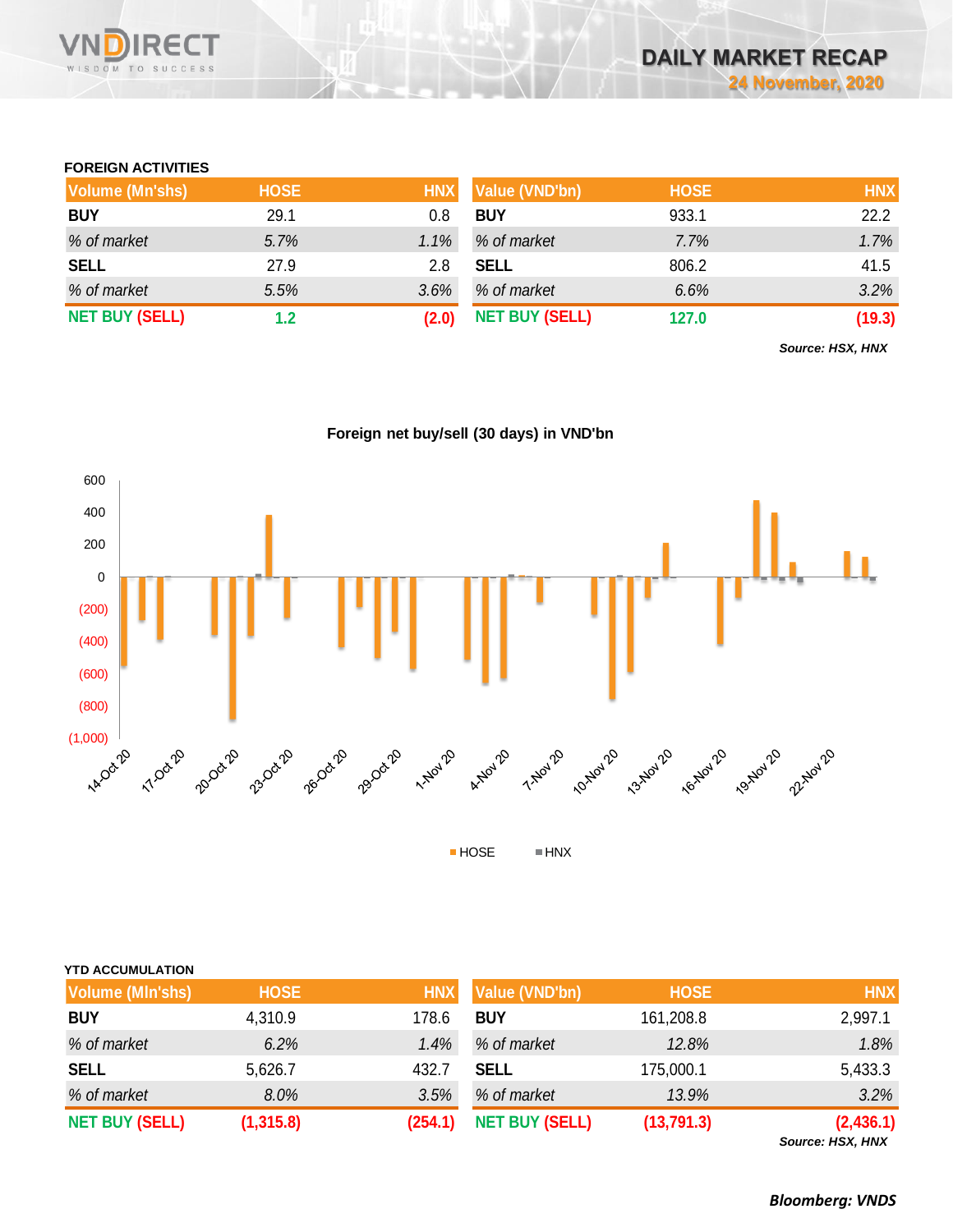# **FOREIGN ACTIVITIES**

WISDOM TO SUCCESS

RECT

|               |                               | <b>HOSE</b> |         |       |                        | <b>HNX</b>    |                               |              |         |       |                        |
|---------------|-------------------------------|-------------|---------|-------|------------------------|---------------|-------------------------------|--------------|---------|-------|------------------------|
|               | Top buy by foreigners (value) |             |         |       | <b>VND'bn</b>          |               | Top buy by foreigners (value) |              |         |       | <b>VND'bn</b>          |
| <b>Ticker</b> | <b>Last Price</b>             | Chg         | %chg    | Value | <b>Index</b><br>impact | <b>Ticker</b> | Last<br><b>Price</b>          | Chg          | %chg    | Value | <b>Index</b><br>impact |
| <b>HPG</b>    | 37,500                        | 0           | 0.00    | 354.4 | 0.000                  | <b>ACB</b>    | 27,300                        | 0            | 0.00    | 10.8  | 0.000                  |
| <b>VRE</b>    | 27,950                        | 250         | 0.90    | 72.6  | 0.161                  | <b>VCS</b>    | 79,000                        | $\mathbf{0}$ | 0.00    | 3.7   | 0.000                  |
| <b>VNM</b>    | 109,600                       | $-1,000$    | $-0.90$ | 47.4  | $-0.579$               | AMV           | 16,700                        | $-100$       | $-0.60$ | 2.8   | 0.000                  |
| <b>VHM</b>    | 83,800                        | 3,200       | 3.97    | 39.2  | 2.969                  | <b>PLC</b>    | 26,100                        | 300          | 1.16    | 2.3   | 0.000                  |
| GAS           | 82,500                        | $-1,000$    | $-1.20$ | 35.2  | $-0.530$               | <b>BAX</b>    | 60,100                        | $-1,000$     | $-1.64$ | 0.9   | 0.000                  |

|               | Top sell by foreigners (value) |          |         |       | <b>VND'bn</b> | Top sell by foreigners (value), |              |        |         |       |              |
|---------------|--------------------------------|----------|---------|-------|---------------|---------------------------------|--------------|--------|---------|-------|--------------|
| <b>Ticker</b> | <b>Last Price</b>              | Chg      | %chg    | Value | <b>Index</b>  | Ticker                          | Last         | Chg    | %chg    | Value | <b>Index</b> |
|               |                                |          |         |       | impact        |                                 | <b>Price</b> |        |         |       | impact       |
| <b>HPG</b>    | 37,500                         | 0        | 0.00    | 234.7 | 0.000         | <b>PVS</b>                      | 14,900       | 100    | 0.68    | 30.7  | 0.000        |
| <b>VHM</b>    | 83,800                         | 3,200    | 3.97    | 57.4  | 2.969         | <b>DXP</b>                      | 14,300       | 900    | 6.72    | 5.8   | 0.000        |
| VNM           | 109,600                        | $-1,000$ | $-0.90$ | 38.3  | $-0.579$      | <b>SLS</b>                      | 62,500       | 100    | 0.16    | 1.2   | 0.000        |
| <b>HDB</b>    | 25,550                         | $-200$   | $-0.78$ | 37.4  | $-0.070$      | <b>BVS</b>                      | 11,100       | 0      | 0.00    | 0.7   | 0.000        |
| <b>VPB</b>    | 25,650                         | 150      | 0.59    | 34.8  | 0.102         | <b>PSD</b>                      | 17,100       | $-200$ | $-1.16$ | 0.6   | 0.000        |

|               | Top net buy by foreigners (value) |          |         |       | <b>VND'bn</b>          | Top net buy by foreigners (value) |                      |          |         |       | <b>VND'bn</b>          |
|---------------|-----------------------------------|----------|---------|-------|------------------------|-----------------------------------|----------------------|----------|---------|-------|------------------------|
| <b>Ticker</b> | <b>Last Price</b>                 | Chg      | %chg    | Value | <b>Index</b><br>impact | Ticker                            | Last<br><b>Price</b> | Chg      | %chg    | Value | <b>Index</b><br>impact |
| <b>HPG</b>    | 37,500                            | 0        | 0.00    | 119.7 | 0.000                  | <b>ACB</b>                        | 27,300               | 0        | 0.00    | 10.8  | 0.000                  |
| <b>VRE</b>    | 27,950                            | 250      | 0.90    | 69.2  | 0.161                  | <b>VCS</b>                        | 79,000               | 0        | 0.00    | 3.7   | 0.000                  |
| GAS           | 82,500                            | $-1,000$ | $-1.20$ | 28.4  | $-0.530$               | AMV                               | 16,700               | $-100$   | $-0.60$ | 2.8   | 0.000                  |
| <b>DPM</b>    | 17,700                            | 550      | 3.21    | 19.1  | 0.060                  | <b>PLC</b>                        | 26,100               | 300      | 1.16    | 2.3   | 0.000                  |
| <b>PHR</b>    | 64,800                            | $-200$   | $-0.31$ | 14.7  | $-0.008$               | <b>BAX</b>                        | 60,100               | $-1,000$ | $-1.64$ | 0.9   | 0.000                  |

|               | <b>VND'bn</b><br>Top net sell by foreigners (value) |          |         |         |          |               | Top net sell by foreigners (value) |        |         |          |        |
|---------------|-----------------------------------------------------|----------|---------|---------|----------|---------------|------------------------------------|--------|---------|----------|--------|
| <b>Ticker</b> | <b>Last Price</b>                                   | Chg      | %chg    | Value   | Index    | <b>Ticker</b> | Last<br><b>Price</b>               | Chg    | %chg    | Value    | Index  |
|               |                                                     |          |         |         | impact   |               |                                    |        |         |          | impact |
| <b>HDB</b>    | 25,550                                              | $-200$   | $-0.78$ | $-36.3$ | $-0.070$ | <b>PVS</b>    | 14,900                             | 100    | 0.68    | $-30.65$ | 0.000  |
| <b>MSN</b>    | 82,000                                              | $-1,100$ | $-1.32$ | $-24.0$ | $-0.358$ | <b>DXP</b>    | 14,300                             | 900    | 6.72    | $-5.78$  | 0.000  |
| <b>DCM</b>    | 12,350                                              | 200      | 1.65    | $-19.9$ | 0.029    | <b>SLS</b>    | 62,500                             | 100    | 0.16    | $-1.24$  | 0.000  |
| <b>VHM</b>    | 83,800                                              | 3,200    | 3.97    | $-18.2$ | 2.969    | <b>PSD</b>    | 17,100                             | $-200$ | $-1.16$ | $-0.64$  | 0.000  |
| <b>VIC</b>    | 104,000                                             | 200      | 0.19    | $-18.1$ | 0.187    | <b>BVS</b>    | 11,100                             | 0      | 0.00    | $-0.57$  | 0.000  |

*24-Nov-20*

*Source: Bloomberg, HOSE, HNX*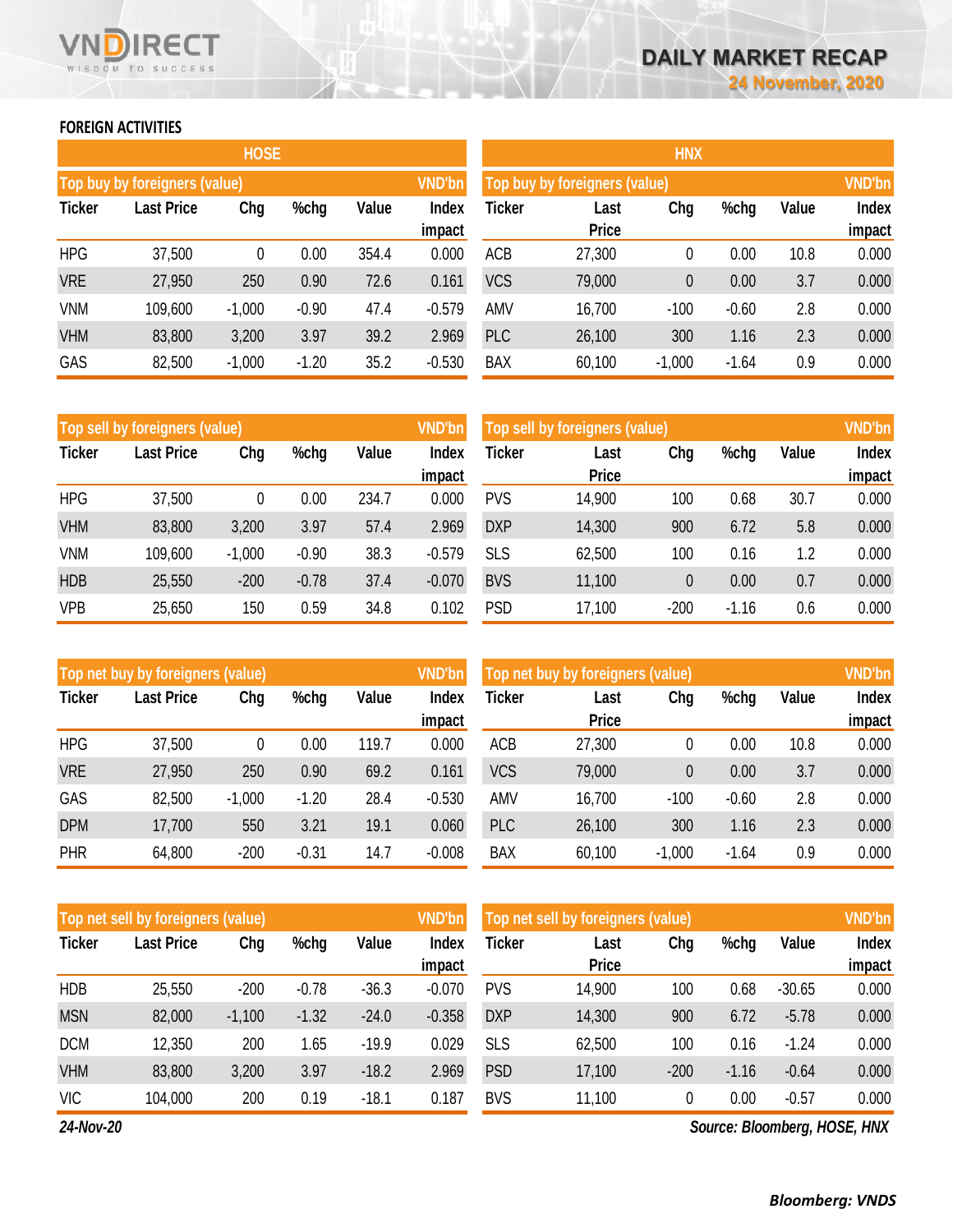**24 November, 2020**

### **TOP 60 MARKET CAP STOCKS SNAPSHOT ON HOSE**

RECT

WISDOM TO SUCCESS

VI

| No. Ticker | <b>Price</b> |        | Price change (%) |          |                |                |         |      | Mkt. Cap Outs. Vol. Float ratio Avail. Fll Ave. daily vol. | P/E                       | P/B          | <b>ROE</b> | <b>ROA</b> |
|------------|--------------|--------|------------------|----------|----------------|----------------|---------|------|------------------------------------------------------------|---------------------------|--------------|------------|------------|
|            | <b>VND</b>   | 1M     | 3M               | 6M       | <b>US\$mln</b> | <b>MIn'shs</b> | $\%$    |      | $\frac{9}{6}$ (30 days-shs)                                | $\boldsymbol{\mathsf{X}}$ | $\pmb{\chi}$ | $\%$       | %          |
| 1 VIC VM   | 104,000      | 0.0    | 16.9             | 7.9      | 15,193         | 3,382          | 23.2    | 22.8 | 811,034                                                    | 39.1                      | 4.1          | 11.0       | $2.2\,$    |
| 2 VCB VM   | 92,400       | 5.6    | 10.1             | 14.1     | 14,802         | 3,709          | 25.2    | 6.3  | 930,696                                                    | 20.0                      | 3.7          | 19.7       | 1.5        |
| 3 VHM VM   | 83,800       | 5.4    | 4.8              | 9.5      | 11,906         | 3,290          | 23.4    | 27.1 | 2,574,286                                                  | 12.2                      | 3.7          | 35.4       | 11.9       |
| 4 VNM VM   | 109,600      | $-0.4$ | 12.9             | 15.0     | 9,892          | 2,090          | 35.2    | 42.0 | 1,874,907                                                  | 22.9                      | 7.8          | 35.3       | 24.6       |
| 5 BID VM   | 40,700       | $-4.9$ | 2.6              | 3.6      | 7,070          | 4,022          | 19.0    | 12.7 | 2,028,124                                                  | 19.1                      | 2.1          | 12.5       | 0.6        |
| 6 GAS VM   | 82,500       | 12.2   | 13.0             | 11.6     | 6,820          | 1,914          | $4.2\,$ | 46.0 | 1,108,075                                                  | 17.4                      | 3.4          | 19.7       | 14.6       |
| 7 HPG VM   | 37,500       | 21.4   | 51.2             | 65.1     | 5,366          | 3,313          | 54.2    | 15.8 | 18,011,380                                                 | 11.6                      | 2.3          | 21.3       | 10.0       |
| 8 CTG VM   | 32,750       | 3.0    | 34.2             | 43.6     | 5,267          | 3,723          | 35.5    | 1.0  | 8,753,058                                                  | 11.1                      | 1.5          | 14.0       | 0.9        |
| 9 SAB VM   | 189,200      | 1.8    | 3.4              | 8.7      | 5,240          | 641            | 10.4    | 36.9 | 113,404                                                    | 30.0                      | 6.1          | 22.6       | 16.3       |
| 10 MSN VM  | 82,000       | $-4.7$ | 53.0             | 32.3     | 4,160          | 1,175          | 36.7    | 15.3 | 3,114,682                                                  | 39.7                      | 4.7          | 8.9        | $2.7\,$    |
| 11 TCB VM  | 23,650       | $-1.5$ | 12.9             | 12.4     | 3,575          | 3,500          | 69.9    | 0.0  | 23,763,120                                                 | 7.3                       | 1.2          | 17.7       | 3.0        |
| 12 GVR VM  | 18,300       | 27.5   | 53.1             | 46.4     | 3,162          | 4,000          | 100.0   | 12.2 | 5,045,671                                                  | 24.2                      | 1.6          | 6.6        | 3.9        |
| 13 VRE VM  | 27,950       | $-1.4$ | 3.9              | 8.3      | 2,743          | 2,272          | 39.7    | 18.5 | 5,042,364                                                  | 27.9                      | 2.2          | 8.1        | 5.9        |
| 14 VPB VM  | 25,650       | $-0.2$ | 10.6             | 6.2      | 2,701          | 2,438          | 73.3    | 0.5  | 7,297,182                                                  | 6.2                       | 1.3          | 22.2       | 2.6        |
| 15 VJC VM  | 118,000      | 12.1   | 18.0             | 3.5      | 2,670          | 524            | 46.2    | 11.8 | 553,957                                                    | N/A                       | 4.4          | $-5.6$     | $-1.8$     |
| 16 PLX VM  | 50,200       | 1.4    | 3.5              | $8.2\,$  | 2,643          | 1,219          | 9.9     | 4.2  | 454,793                                                    | 73.6                      | 3.0          | 4.3        | 1.6        |
| 17 NVL VM  | 61,500       | $-1.3$ | $-2.4$           | 15.4     | 2,619          | 986            | 28.8    | 32.9 | 1,402,523                                                  | 10.5                      | 2.4          | 24.7       | 5.6        |
| 18 MBB VM  | 19,350       | 2.7    | 25.0             | 29.0     | 2,318          | 2,773          | 66.9    | 0.0  | 8,140,421                                                  | 6.5                       | 1.2          | 20.0       | $2.0$      |
| 19 MWG VM  | 112,000      | 1.8    | 33.2             | 31.8     | 2,189          | 453            | 89.8    | 0.0  | 968,469                                                    | 13.2                      | 3.3          | 29.0       | 10.5       |
| 20 FPT VM  | 55,600       | 3.2    | 14.8             | 14.8     | 1,882          | 784            | 75.8    | 0.0  | 2,378,811                                                  | 13.1                      | 2.9          | 23.1       | 9.5        |
| 21 BVH VM  | 55,800       | 0.5    | 19.0             | 13.5     | 1,789          | 742            | 31.9    | 20.5 | 1,079,723                                                  | 32.2                      | 2.1          | 7.1        | 1.0        |
| 22 BCM VM  | 37,900       | $-5.0$ | N/A              | N/A      | 1,694          | 1,035          | 100.0   | 47.2 | 18,148                                                     | N/A                       | 2.6          | N/A        | N/A        |
| 23 HVN VM  | 26,750       | 3.7    | 9.4              | $-0.6$   | 1,639          | 1,418          | 3.9     | 20.8 | 679,529                                                    | N/A                       | 5.6          | $-83.7$    | $-14.7$    |
| 24 HDB VM  | 25,550       | 0.4    | 17.8             | 39.0     | 1,386          | 1,256          | 68.3    | 3.4  | 2,905,983                                                  | 7.5                       | 1.5          | 21.5       | 1.8        |
| 25 VIB VM  | 27,950       | N/A    | N/A              | N/A      | 1,339          | 1,109          | 79.1    | 0.3  | N/A                                                        | N/A                       | 1.9          | N/A        | N/A        |
| 26 STB VM  | 14,500       | $-0.3$ | 28.3             | 42.2     | 1,130          | 1,804          | 96.4    | 14.5 | 14,839,940                                                 | 11.0                      | 0.9          | 8.7        | 0.5        |
| 27 POW VM  | 9,900        | $-3.9$ | $-2.0$           | $-2.0$   | 1,001          | 2,342          | 87.9    | 39.7 | 5,183,776                                                  | 14.6                      | 0.8          | 5.8        | 2.7        |
| 28 EIB VM  | 17,150       | $-2.0$ | 1.2              | $1.5$    | 911            | 1,229          | 94.0    | 0.0  | 331,105                                                    | 24.7                      | 1.3          | 5.3        | 0.6        |
| 29 TPB VM  | 25,300       | 2.6    | 12.9             | $20.5\,$ | 892            | 817            | 53.4    | 0.0  | 2,118,154                                                  | 5.8                       | 1.3          | 26.3       | 2.1        |
| 30 PNJ VM  | 75,900       | 11.6   | 29.5             | 20.1     | 738            | 225            | 70.6    | 0.0  | 1,199,298                                                  | 16.5                      | 3.5          | 22.8       | 13.1       |
| 31 PDR VM  | 41,900       | 16.8   | 66.0             | 80.4     | 717            | 396            | 37.4    | 48.2 | 2,230,294                                                  | 14.9                      | 3.9          | 28.2       | 8.6        |
| 32 BHN VM  | 69,000       | $-2.8$ | 40.8             | 23.2     | 691            | 232            | 0.9     | 31.5 | 2,585                                                      | 31.3                      | 3.2          | 10.8       | 6.2        |
| 33 KDH VM  | 26,150       | 7.2    | 9.4              | 28.9     | 631            | 559            | 80.7    | 9.8  | 1,371,343                                                  | 12.7                      | 1.9          | 15.7       | 9.1        |
| 34 REE VM  | 46,000       | 9.5    | 28.0             | 47.4     | 616            | 310            | 56.1    | 0.0  | 436,821                                                    | 10.0                      | 1.3          | 13.7       | 7.6        |
| 35 HNG VM  | 12,500       | 5.0    | 0.8              | $-13.8$  | 598            | 1,109          | 23.3    | 48.9 | 1,702,686                                                  | N/A                       | 1.6          | $-10.9$    | $-4.2$     |
| 36 DHG VM  | 102,700      | $-1.2$ | $-2.0$           | 10.5     | 580            | 131            | 5.2     | 45.2 | 4,107                                                      | 19.0                      | 4.0          | 21.7       | 17.7       |
| 37 LGC VM  | 65,600       | $-0.3$ | 38.4             | 51.5     | 546            | 193            | $0.2\,$ | 4.0  | 774                                                        | 39.5                      | 4.2          | 10.7       | $2.8\,$    |
| 38 APH VM  | 85,300       | 16.1   | 14.2             | N/A      | 540            | 147            | 100.0   | 60.2 | 793,908                                                    | N/A                       | 5.4          | N/A        | N/A        |
| 39 VGC VM  | 27,000       | 17.4   | 20.8             | 53.0     | 523            | 448            | 35.6    | 41.4 | 160,015                                                    | 19.1                      | 1.9          | 10.1       | 3.1        |
| 40 LPB VM  | 12,100       | N/A    | N/A              | N/A      | 511            | 977            | 87.6    | 0.2  | N/A                                                        | N/A                       | 0.9          | N/A        | N/A        |
| 41 SSI VM  | 18,950       | 5.9    | 26.3             | 32.5     | 492            | 601            | 83.6    | 51.6 | 5,215,724                                                  | 10.3                      | 1.2          | 11.5       | 4.2        |
| 42 SBT VM  | 18,450       | 20.6   | 29.0             | 23.8     | 468            | 587            | 18.4    | 93.8 | 3,670,906                                                  | 26.3                      | 1.5          | 5.5        | 2.3        |
| 43 GEX VM  | 21,200       | $-0.2$ | $-0.2$           | 24.0     | 430            | 470            | 72.1    | 35.7 | 9,152,918                                                  | 15.1                      | 1.5          | 10.6       | 3.0        |
| 44 PHR VM  | 64,800       | 16.8   | 10.8             | 42.4     | 379            | 135            | 32.4    | 36.5 | 1,008,269                                                  | 17.6                      | 2.8          | 16.0       | 9.1        |
| 45 HSG VM  | 18,700       | 21.4   | 58.5             | 92.8     | 359            | 444            | 65.3    | 37.7 | 12,341,060                                                 | 7.2                       | 1.3          | 19.1       | 6.6        |
| 46 VHC VM  | 45,600       | 9.9    | 18.1             | 34.9     | 358            | 182            | 50.2    | 67.0 | 480,068                                                    | 8.9                       | 1.5          | 14.7       | 11.1       |
| 47 GMD VM  | 27,500       | 16.0   | 19.6             | 42.5     | 353            | 297            | 80.3    | 0.0  | 888,599                                                    | 23.3                      | 1.4          | 5.8        | 3.8        |
| 48 NLG VM  | 28,400       | 6.2    | 13.8             | 35.3     | 338            | 275            | 61.4    | 0.6  | 797,302                                                    | 10.8                      | 1.5          | 14.6       | 6.8        |
| 49 HPX VM  | 28,500       | 5.9    | 23.2             | 22.3     | 326            | 264            | 33.7    | 35.1 | 426,114                                                    | 17.9                      | 2.5          | 14.7       | 6.2        |
| 50 HCM VM  | 24,500       | 10.9   | 33.2             | 32.4     | 323            | 305            | 39.6    | 51.4 | 2,840,192                                                  | 14.4                      | 1.7          | 11.8       | 6.5        |
| 51 KDC VM  | 35,950       | 1.0    | $-1.6$           | 24.0     | 319            | 206            | 57.4    | 75.5 | 501,399                                                    | 51.9                      | 1.3          | 2.5        | 1.2        |
| 52 PPC VM  | 23,050       | $-0.4$ | $-4.2$           | $-4.2$   | 319            | 321            | 24.6    | 33.6 | 154,723                                                    | 7.5                       | 1.2          | 16.4       | 14.1       |
| 53 DXG VM  | 13,800       | 13.1   | 45.3             | 24.3     | 309            | 518            | 82.1    | 12.7 | 6,319,609                                                  | N/A                       | 1.1          | $-1.3$     | $-0.4$     |
| 54 TCH VM  | 20,100       | $-2.0$ | $-1.5$           | $-11.6$  | 307            | 353            | 49.5    | 44.2 | 8,963,030                                                  | 7.0                       | 1.4          | 21.4       | 11.1       |
| 55 DGC VM  | 47,500       | 13.4   | 31.4             | N/A      | 305            | 149            | 57.5    | 47.4 | 791,597                                                    | 8.9                       | 1.8          | 22.0       | 16.3       |
| 56 KBC VM  | 14,900       | 1.4    | 7.2              | 16.0     | 302            | 470            | 67.8    | 31.1 | 1,829,840                                                  | 17.0                      | 0.7          | 4.4        | 2.2        |
| 57 VCI VM  | 42,000       | 9.5    | 78.0             | 81.0     | 300            | 166            | 64.0    | 73.8 | 1,122,932                                                  | 11.1                      | 1.7          | 15.9       | 9.3        |
| 58 DPM VM  | 17,700       | 2.9    | 11.7             | 22.1     | 299            | 391            | 32.1    | 36.5 | 2,589,048                                                  | 8.8                       | 0.9          | 10.4       | 7.4        |
| 59 NT2 VM  | 23,250       | 2.9    | 2.0              | 13.4     | 289            | 288            | 32.3    | 29.6 | 160,756                                                    | 11.1                      | 1.6          | 14.6       | 8.3        |
| 60 VPI VM  | 33,200       | 0.6    | $-0.7$           | $-2.0$   | 287            | 200            | 62.6    | 58.2 | 1,182,026                                                  | 12.0                      | 2.6          | 24.0       | 6.1        |
|            |              |        |                  |          |                |                |         |      |                                                            |                           |              |            |            |

*Source: Bloomberg 24 Nov*